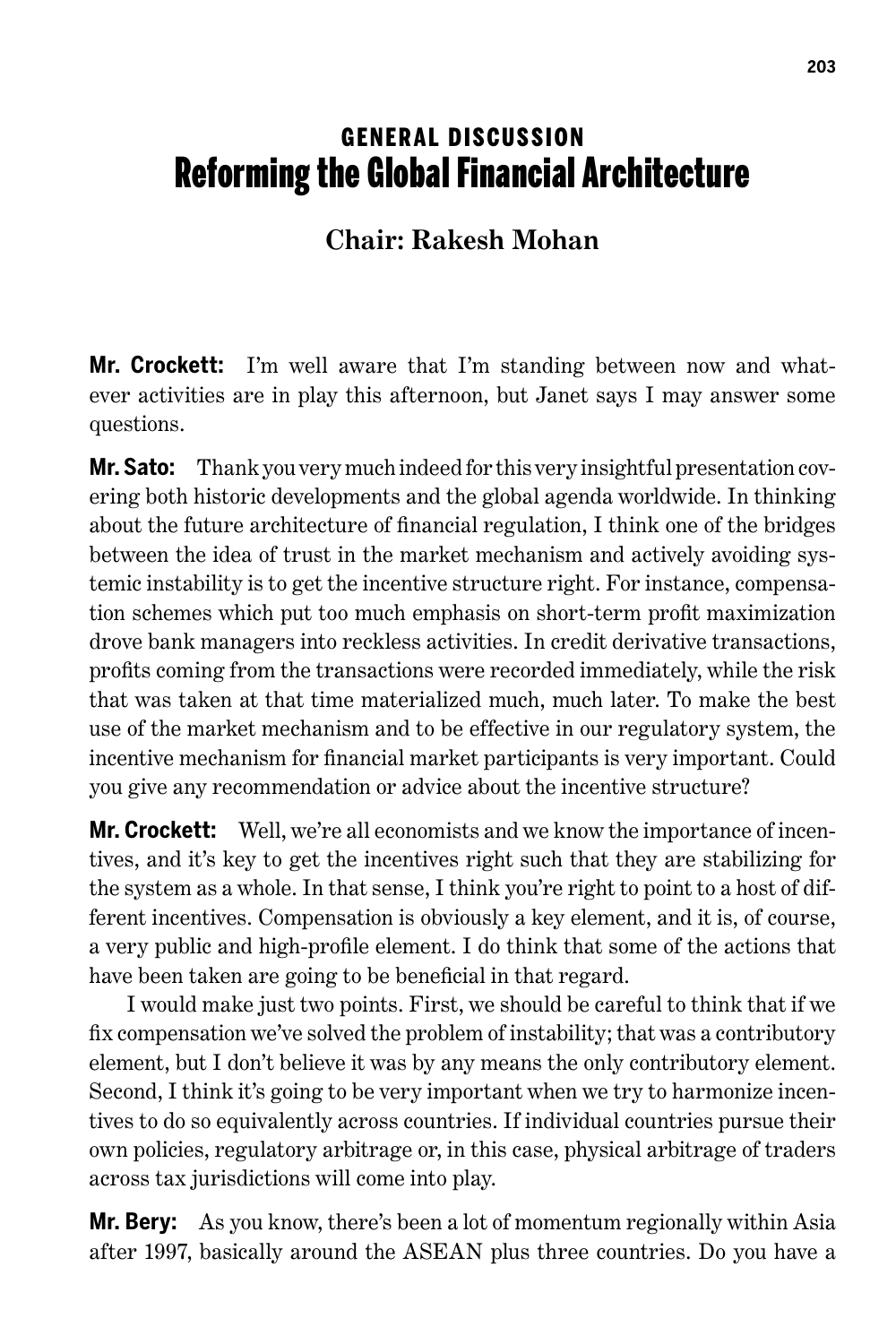view on how Asian initiatives would interact with the G-20? To draw an analogy from trade negotiations, there has been a lot of exegeses on the relationship between regional arrangements and global arrangements; do you have a view on how the two might mesh and how the leading Asian countries should concentrate their firepower between the regional and the global?

**Mr. Crockett:** This is not a subject on which I'm an expert. I think that regional arrangements can be in some circumstances positive if they are open regional arrangements and if the purpose is to build a fully multilateral system. Of course they often deteriorate into inward-looking and barrier-erecting kinds of arrangements. I'm a little bit afraid about the new architecture of the G-20. I think one of the big risks will be that within the G-20 there may develop blocks of emerging markets on the one hand and industrial countries on the other, or Asian countries versus other countries. I think it is very important for the participants to approach the discussions within regulatory bodies and within the Financial Stability Board as being an attempt to reach common agreements, and to make sacrifices in order to achieve agreement, rather than as being a platform for parading different points of view. There's obviously a risk of doing that when you've got a crisis such as the one that has come that's perceived by different people to be blamable on different entities. So, I think it's important that it is done in the spirit of promoting common agreement rather than in selfjustification of any particular subgroup.

**Mr. Liesman:** I just wonder about the idea that what we really need is more global coordination. You began your speech talking about the idea that, in fact, a consensus about regulation had emerged, and I wonder the extent to which you're suggesting the best way to handle the next crisis is we should all adopt the same immune system, the danger being that if the right flu comes along, we all get wiped out. And I also wonder about the extent to which if we looked at countries where there were no banking crises—Canada, Australia, Singapore, and Hong Kong come to mind—to what extent were their regulatory systems different and better able to serve as backstops to what happened elsewhere in the globe?

**Mr. Crockett:** It's certainly a good point and what I wanted to say was not that there should be an identity of regulatory requirements, but there needs to be a harmonization such that you don't generate incentives for regulatory arbitrage between jurisdictions. I think in the case of Canada and Australia, they had strong domestic regulatory systems and I think there are a lot of lessons to be learned from them, but those were not regulatory systems that were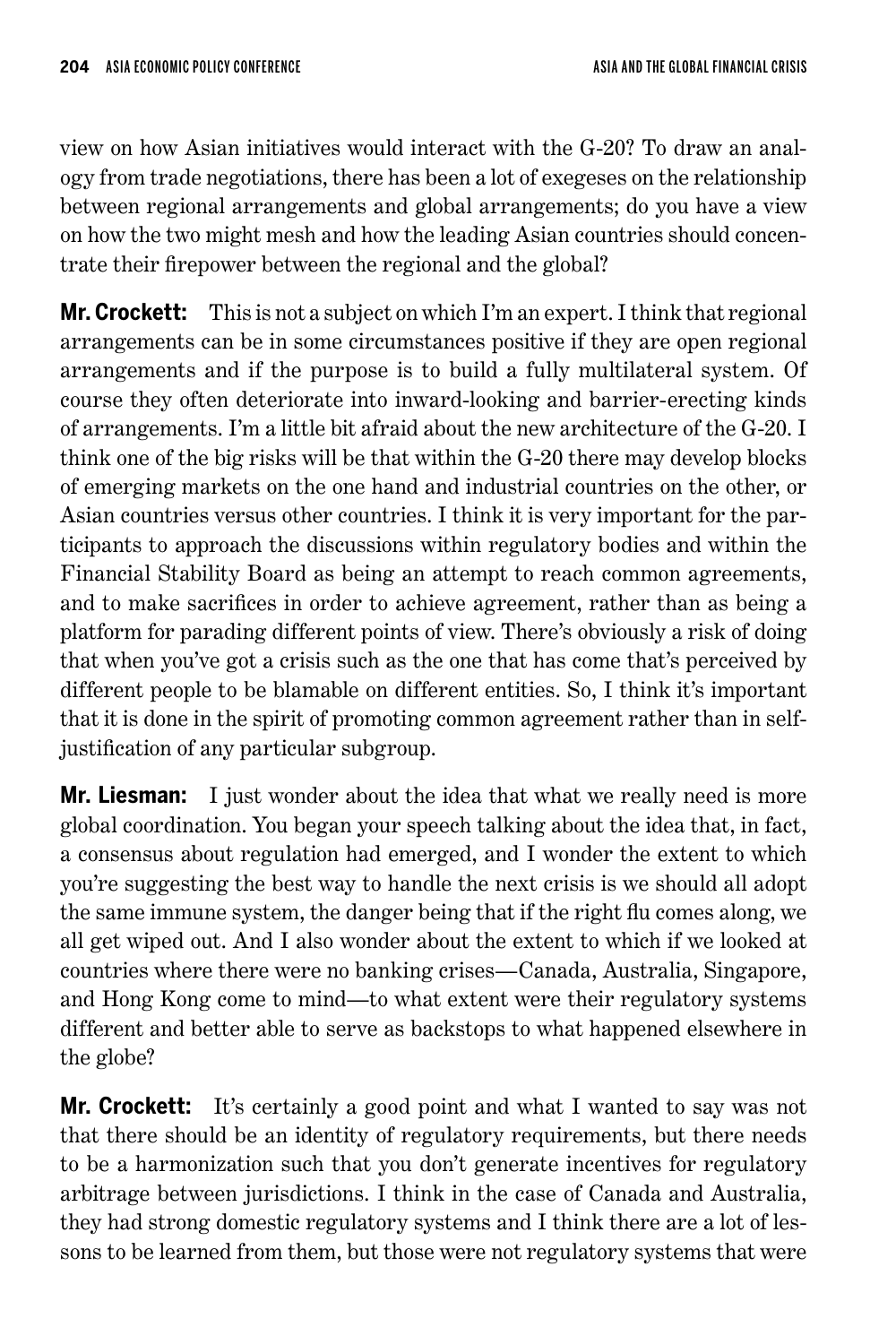fundamentally based on the desire to prevent global capital flows. Of course they saw advantages in not having too much foreign capital. Each of them has limitations on foreign involvement in their banking systems and we need to ask questions about why that is the case, but they didn't have major barriers to capital flows across national boundaries. I'm really looking for a system in which it's possible to preserve the advantages that come from global capital markets and global competition while achieving the protections that obviously some countries were much more successful in doing.

**Mr. Liesman:** Andrew, if you don't mind another question from the press. You said that unfettered market forces had not prevented a financial meltdown. What do you say to those, such as John Taylor, who say that government policies and incentives, not unfettered market forces, had a major hand in causing the crisis by, for example, the role that government-sponsored enterprises played in enabling imprudent lending through the securitization process?

**Mr. Crockett:** Yes, that's a good point too. There's plenty of blame to go round, but I think even had government policies been perfect, one does need to ask the question, when you look at what's happened, whether we can be as confident. And let's face it, we have to build financial protections against, I'm paraphrasing Donald Rumsfeld here, against the world that we have rather than the world that we would like to have, and the world that we have has government policies that aren't always exactly what we want them to be. I think the structure of financial regulation and the management of financial markets have to be as robust as possible against shocks, whether they're wholly exogenous shocks or shocks generated by government policies.

**Mr. Bullard:** You've talked about bank resolution authority and one of the issues there is how credible would the resolution regime really be? There's enough difficulty just thinking about how to do it, but beyond that, it has to be completely credible. Otherwise these big firms, when they got into trouble, would be able to appeal to their national governments and be bailed out so that the effect of the resolution regime would be zero at the end of the day at the next crisis. So, I think it's important to somehow design a system where everyone knows what will happen if you get into another crisis.

**Mr. Crockett:** Well, this is, of course, as I think I tried to say, the most difficult of the issues I addressed, and I restricted myself to saying what the desirable properties were; perhaps I could have added credibility to the other four properties. It's not easy to do. First of all, I want to say that we really ought to aim for a system in which no institution was regarded by virtue of its size or